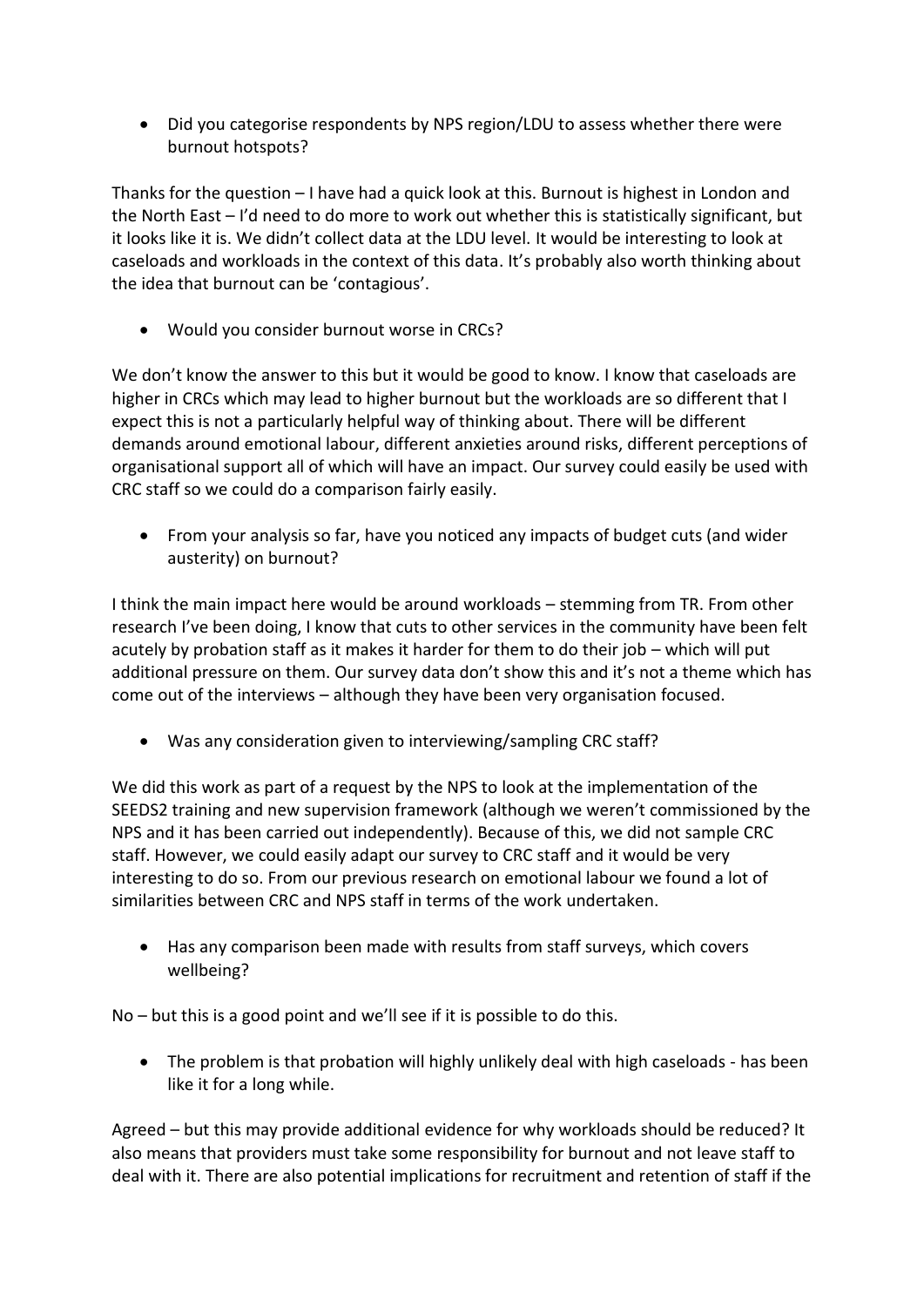relationship between caseloads and EL is better understood. It's also worth remembering that caseloads were not the most significant factor when trying to predict burnout

 Per head of staff population, did you look at why women have higher burn out. I.e. why high %

In the broader literature on burnout, women are more likely to suffer from emotional exhaustion and men are more likely to become depersonalised and this was also the case here (the mean average for depersonalisation for men is 1.40 and for women is 1.38) but this is not statistically significant. We'd need to look at this more to find out why this is. There is an important gendered angle here which we need to look into more.

 As an SPO - SEEDS is great and I always enjoy this with my staff, but it needs to be given to SPOs too in my opinion

Yes – this is one of the strongest themes to come out of our interviews and we've already fed this back to the NPS.

 Would job satisfaction help to an impact on burnout, knowing that some people stop offending etc.… ?

Job satisfaction is a protective factor for burnout – we've got some data on this but haven't managed to look at it. But we will. In terms of improving job satisfaction – yes, a better understanding of the effects of probation would help because people may be able to have higher levels of job satisfaction if they know they are having a positive impact on people's lives. People tend to try and find job satisfaction where they can – I think there's scope for the organisation to do more here. Something which has come out of interviews is the focus on 'small wins' which contribute to higher levels of job satisfaction.

 [Comment rather than question]: As a former head of a Probation Service (Ireland), there is a huge amount of food for thought (and action) from this research. As a former service director, (and don't want to excuse anything!) I am very conscious of the challenges of managing an organisation and its demands, while trying one's best to support staff. Many thanks for highlighting these issues.

Agreed… this why we're in academia and not heads of probation services!

 Has this study been compared to any previous data relating to emotional labour in probation practitioners and if so what has been the impact of Transforming Rehabilitation for example been on the experience of probation staff?

This is the first study which has attempted to quantify emotional labour and burnout amongst probation staff in England and Wales (as far as we know!). We have written a little about the impact of TR on NPS staff in our article here:

[https://journals.sagepub.com/doi/10.1177/0264550516648399.](https://journals.sagepub.com/doi/10.1177/0264550516648399) We will be looking at comparing what we've done with studies from other countries.